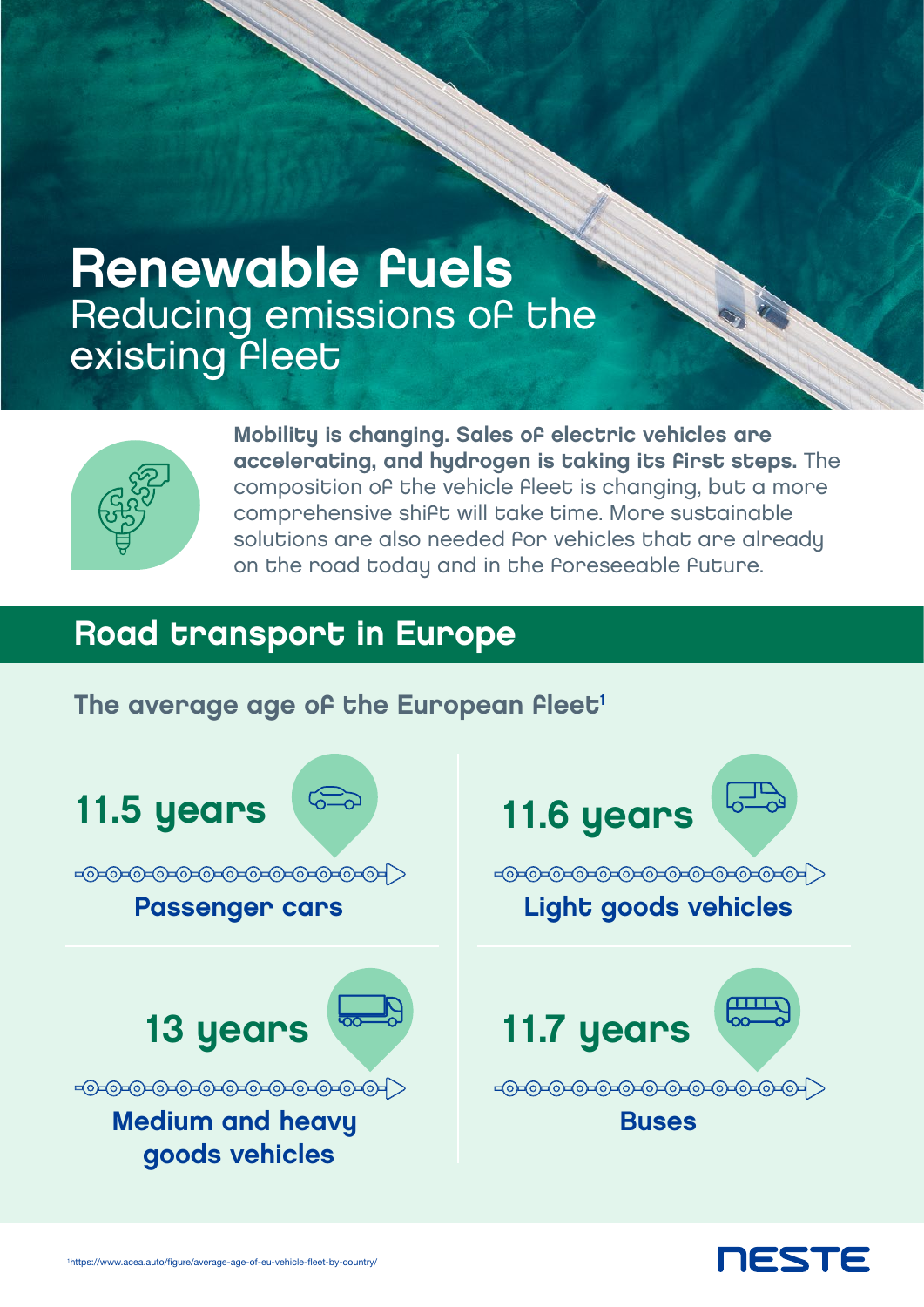# An unequal landscape



The average age of vehicles varies a lot between European countries. The difference can be explained by average income levels, the number of company cars, as well as local taxes and incentives.

#### Examples of the average age of fleets



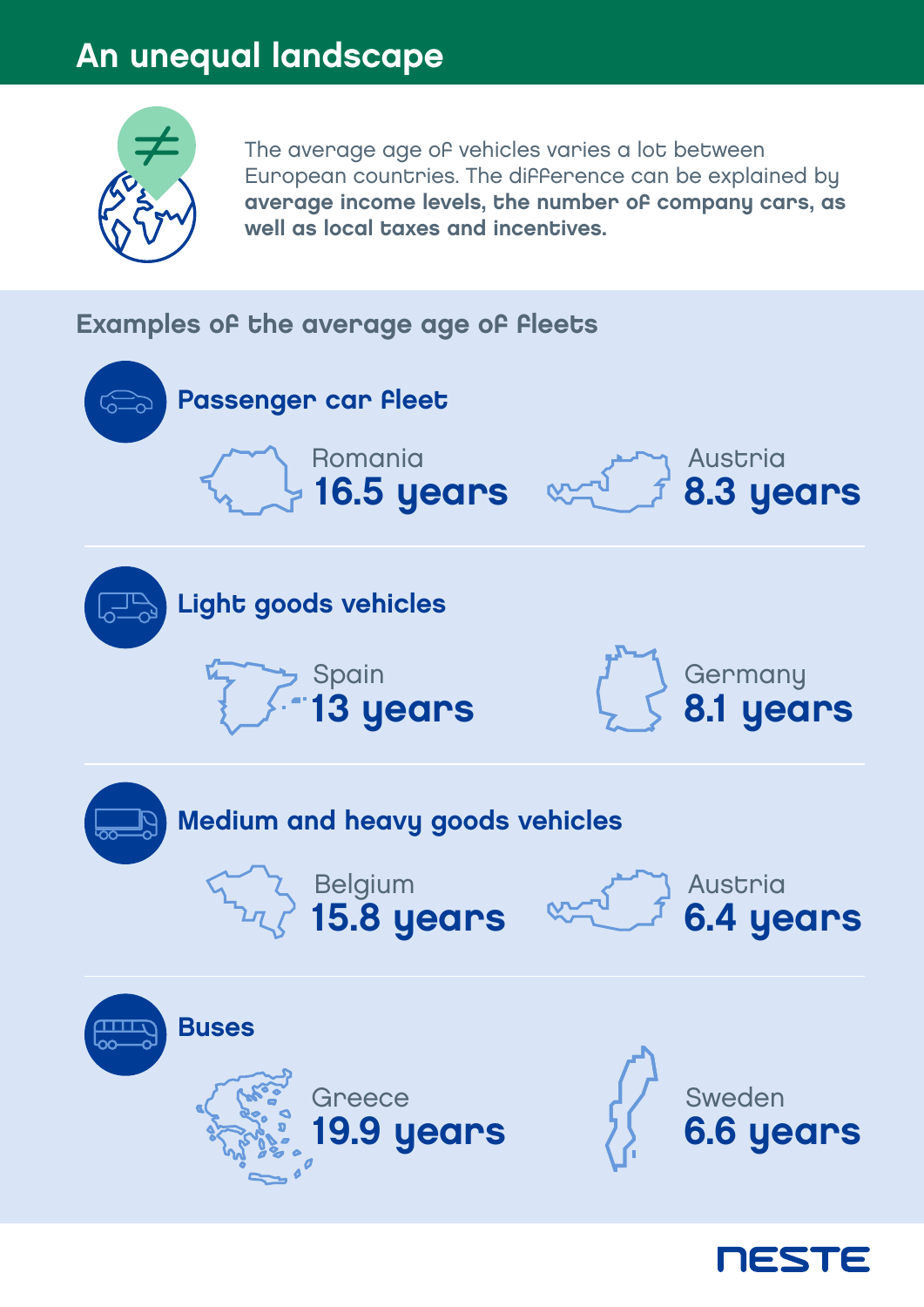### Averages don't provide the full picture



Let's take a closer look at the older fleets in different European countries.

#### There are many older cars within the European fleets



In many Member States, a high proportion of medium and heavy goods are 10 years or older

| Greece         | 226,913 | 222,374 | 97% |
|----------------|---------|---------|-----|
| <b>Estonia</b> | 39,848  | 30,199  | 75% |
| <b>Italy</b>   | 946,393 | 720,286 | 76% |

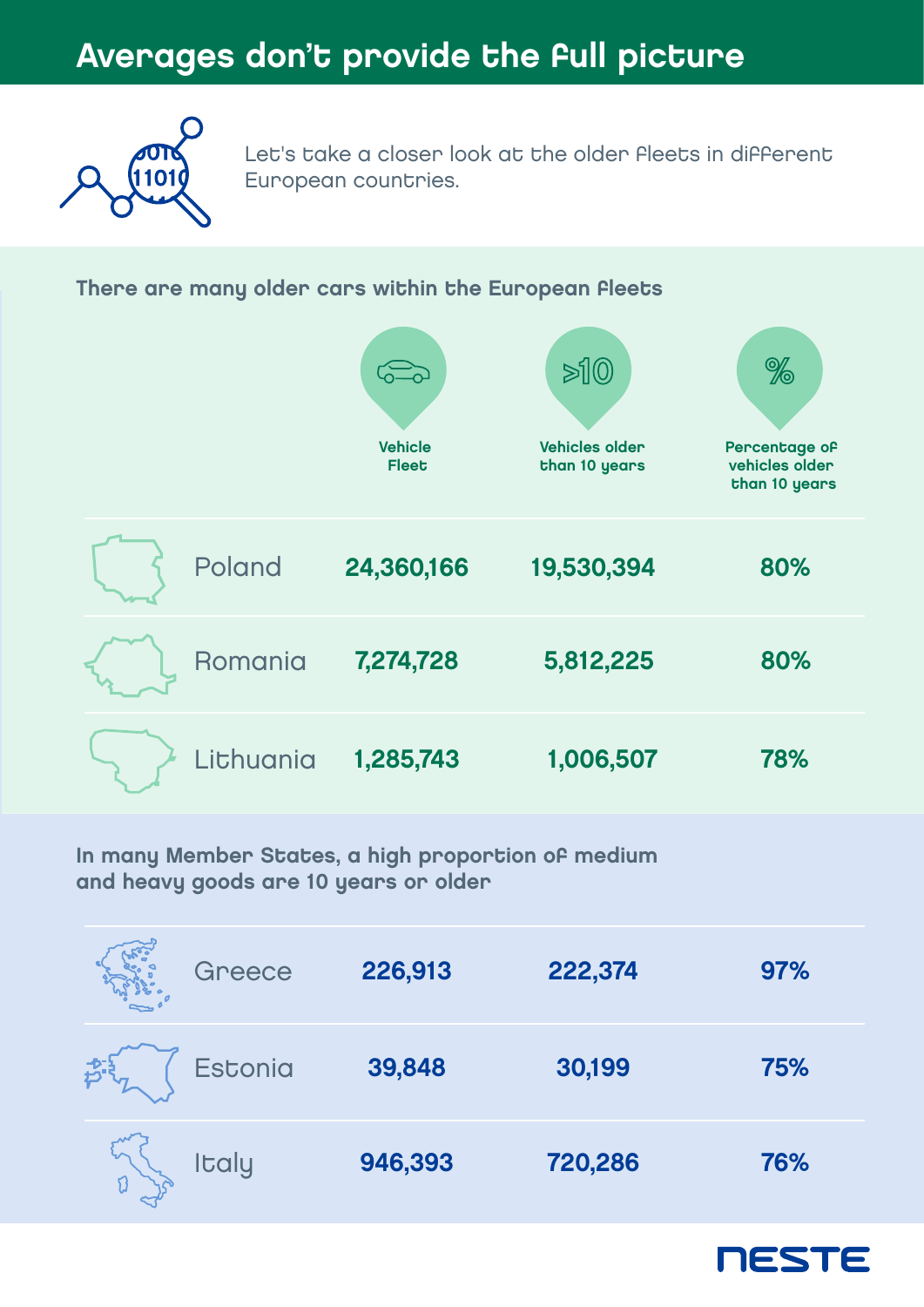#### A substantial percentage of vehicles are more than 15 years old



Within the category of older vehicles; many are more than 15 or 20 years old. For example, in Belgium, a substantial percentage of vehicles are over 17 years old<sup>2</sup>, despite having one of the youngest average fleets.

> Goods vehicles

**2.54%** 





Even assuming greater uptake of electric and hydrogen-powered vehicles, a substantial part of the vehicle Fleet will still be powered by internal combustion engines in 2030 and beyond.



Buses

14.8%

For example, according to a European Commission Impact Assessment Study<sup>3</sup>





More than 75% of passenger cars will be diesel or gasoline-powered in 2030





80% or more of all light goods vehicles will be diesel-powered in 2030





90% of all heavy goods vehicles will be diesel-powered or diesel hybrids in 2030, and 35-40% of all heavy goods vehicles will be diesel-powered or diesel hybrids in 2050